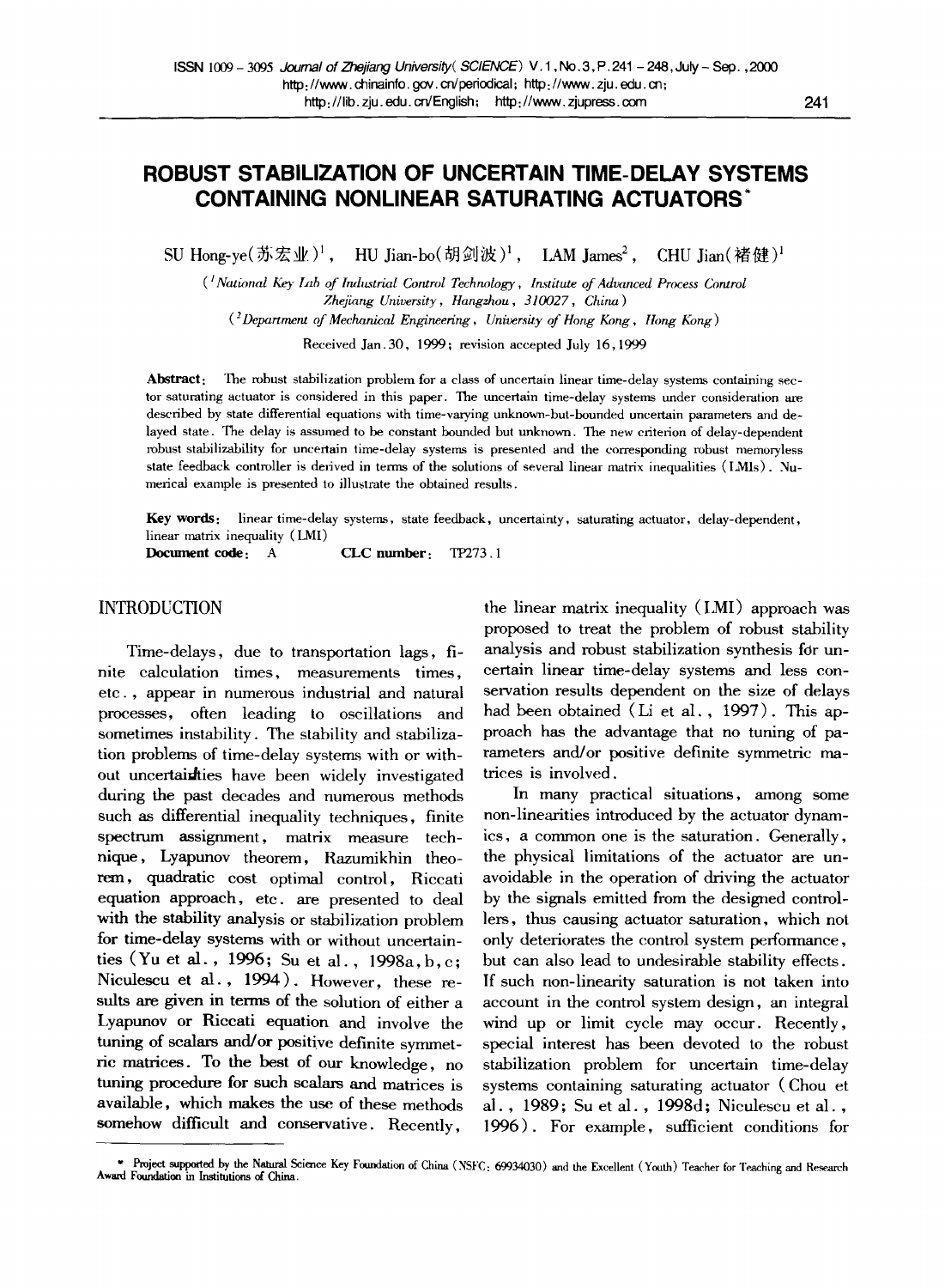output feedback stabilization, independent of the size of delay, are given in Chou et al. (Chou et al., 1989) using the concept of matrix measure and the comparison theory for an uncertain linear time-delay system with single state delay and saturating actuator in time domain. Niculescu et al. (Niculescu et al., 1996) studied the problem of robust stabilization for a class of uncertain linear time-delay systems containing a saturating actuator by using the Razumikhin theorem. A delay-dependent criterion for robust stabilization via linear memoryless state feedback control law was obtained and the upper bound on time-delay is givdn such that the uncertain system is robustly stabilizable. But the obtained results are also given in terms of the solution of the algebraic Riccati equation and still need the tuning of the scalar and positive definite symmetric matrix.

In this paper, we extend the linear matrix inequality (LMI) method to time-varying uncertain linear dynamic systems with sector saturating actuator and unknown-but-bounded time-delay in state variable. It is assumed that perfect information of plant states is available for feedback. The robust stabilization problem addressed is to get the robust stabilizability criteria and design memoryless state feedback control laws such that the closed-loop system is asymptotically stable for all admissible uncertainties. Based on the linear matrix inequality (LMI) approach, new robust stabilizability criteria and corresponding robust stabilizing control laws are presented in terms of several LMIs. The obtained criteria and design approaches in this paper depend on the size of delay but does not involve any tuning of parameters, as in the case of the robust stability and stabilization method (Li et al., 1997), and can be computed effectively (Boyd et al., 1994).

### SYSTEM DESCRIPTION AND DEFINITIONS

Consider the following uncertain time-delay systems described by

$$
\dot{x}(t) = A(t)x(t) + A_1(t)x(t - d)
$$
  
+ B(t)u'(t)  

$$
u'(t) = \text{sat}(u(t)),
$$
  

$$
\text{sat}(u(t)) = [\text{sat}(u_1(t)) \text{ sat}(u_2(t)) \cdots
$$

$$
sat(u_m(t))\rfloor
$$
  

$$
x(t) = \phi(t), t \in [-\tau, 0]
$$
 (1)

where  $x(t) \in \mathbb{R}^n$  is the state vector,  $u(t) \in$  $R<sup>m</sup>$  is the control input vector to the actuator ( generated from the designed controller),  $u'(t)$  $F \in \mathbb{R}^m$  is the control input vector to the plant; A  $(t) = A + \Delta A(t), A_1(t) = A_1 + \Delta A_1(t), B_2$  $f(t) = B + \Delta B(t)$  and  $A \in R^{n \times n}$ ,  $A_1 \in R^{n \times n}$ ,  $B \in R^{n \times m}$  are known constant matrices. The matrices  $\Delta A(\cdot)$ ,  $\Delta A_1(\cdot)$  and  $\Delta B(\cdot)$  are realvalued continuous matrix functions representing time-varying parameter uncertainties in the system model with appropriate dimensions. The nonlinear saturation function is considered to be inside the sector  $\begin{bmatrix} \sigma & 1 \end{bmatrix}$  and is shown in Fig. 1.



Fig. 1 Sector nonlinear saturation function

The d is unknown scalar denoting the delay in the state, and it is assumed that there exists a positive number  $\tau$  such that

$$
0 \le d \le \tau \tag{2}
$$

holds for all  $t$ ;  $\phi(t)$  is a smooth vector-valued continuous initial function defined in the Banach space  $C^{n}[-\tau,0]$  of smooth functions

$$
\Psi: \left[-\tau, 0\right] \to R^n \text{ with } \|\Psi\|_{\infty} :
$$
  
= 
$$
\sup_{-\tau \leq \tilde{\eta} \leq 0} \|\Psi(\eta)\|
$$

In this paper, the admissible uncertainties are assumed to be of the form

$$
\Delta A(t) = H_1 F_1(t) E_1,
$$
  
\n
$$
\Delta A_1(t) = H_2 F_2(t) E_2,
$$
  
\n
$$
\Delta B(t) = H_3 F_3(t) E_3
$$
\n(3)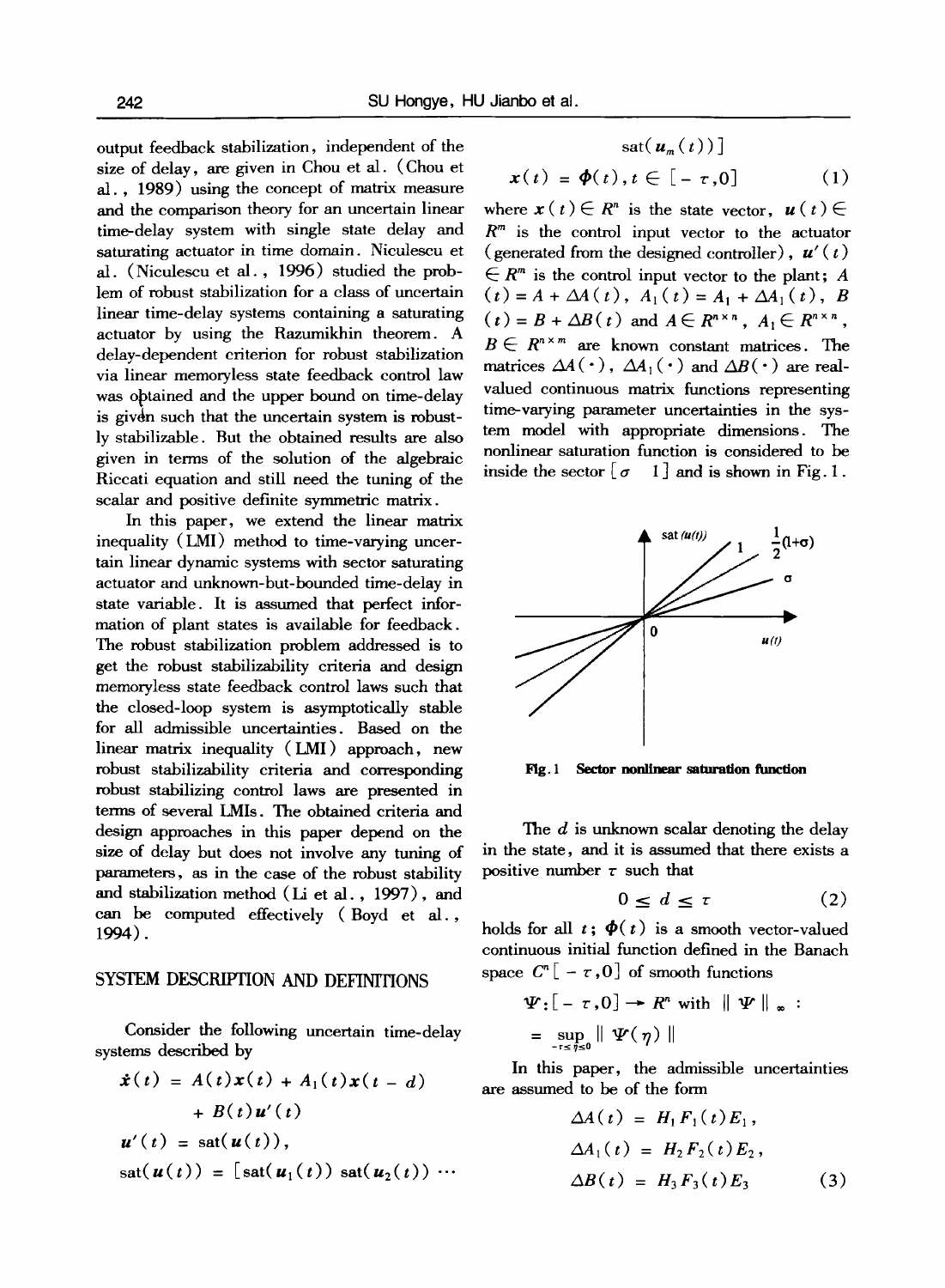where  $F_i(t) \in R^{s_i \times q_i}$ ,  $i = 1, 2, 3$  are unknown real timevarying matrices with Lebesgue measurable elements, satisfying

$$
F_i^T(t) F_i(t) \le I, i = 1, 2, 3 \tag{4}
$$

and  $H_i$ ,  $E_i$ ,  $i = 1, 2, 3$  are known real constant matrices with appropriate dimensions which characterize how the uncertain parameters in  $F_i(t)$ ,  $i = 1, 2, 3$  enter the nominal matrices  $A, A_1$  and **B.** 

Throughout this paper, we shall use the following concept of robust stable and robust stabilization for the uncertain time-delay system of the form  $(1) \sim (3)$ .

**Definition** 1: The class of uncertain timedelay systems  $(1) \sim (3)$  is said to be robustly stable if the trivial solution  $x(t) \equiv 0$  of the functional differential equation associated to (1) with  $u(t) \equiv 0$  is globally uniformly asymptotically stable for all admissible uncertainties  $\Delta A(t)$  and  $\Delta A_1(t)$ . The class of uncertain time-delay systems  $(1) \sim (3)$  is said to be robustly stabilizable if there exists a static linear state feedback control law  $u(t) = Kx(t)$  such that the resulting closed-loop system is robustly stable.

In this paper, we shall develop delay-dependent conditions for robust stabilizability of the uncertain time-delay system with sector saturating actuator  $(1) \sim (3)$  and the corresponding robust stabilizing control laws design approach. More specifically, we shall determine the bounds for the time-delay which ensure that the system  $(1) \sim (3)$  is robustly stabilizable and suitable memoryless state feedback control law will be developed. It will be shown later that the above problems can be solved by using linear matrix inequalities.

We introduce some useful lemmas (Su et al., 1998d), which will be essential for the proofs in the next section.

Lemma 1: Given any positive definite symmetric matrix R, vector  $X(t)$ ,  $Y(t)$  and matrix  $F(t)$  with appropriate dimensions, and satisfying  $F^T(t) F(t) \leq I$ , then

$$
2X^{T}(t) F(t) Y(t) \leq X^{T}(t) RX(t)
$$
  
+ 
$$
Y^{T}(t) R^{-1} Y(t) \quad (5)
$$

**Lemma** 2: Let  $A$ ,  $D$  and  $E$  be real constant matrices with appropriate dimensions, matrix  $F$  $(t)$  satisfies  $F^{T}(t) F(t) \leq I$ . Then we have:

(a) For any scalar  $\epsilon > 0$ ,

$$
DF(t)E + E^{T}F^{T}(t)D^{T} \leq \varepsilon DD^{T} + \varepsilon^{-1}E^{T}E
$$

(b) For any matrix  $P > 0$  and scalar  $\varepsilon > 0$ such that  $\epsilon I - EPE^T > 0$ , then

$$
(A + DF(t)E)P(A + DF(t)E)^{T} \le
$$
  

$$
APA^{T} + APE^{T}(\epsilon I - EPE^{T})^{-1}EPA^{T} + \epsilon DD^{T}
$$

(c) For any matrix  $P > 0$  and scalar  $\epsilon > 0$ such that  $P - \epsilon D D^T > 0$ , then

$$
(A + DF(t)E)^{T}P^{-1}(A + DF(t)E) \le
$$
  

$$
A^{T}(P - \epsilon DD^{T})^{-1}A + \epsilon^{-1}E^{T}E
$$

## **DELAY-DEPENDENT ROBUST STABILIZING**  CONTROL LAW SYNTHESIS

In this section, we shall establish a delaydependent robust stabilization sufficient condition and corresponding synthesis approach for uncertain linear time-delay systems with sector saturating actuator. Upper bound  $\tau$  on the time delay d is given such that the uncertain linear time-delay system is robustly stabilizable for any time delay  $0 \leq d \leq \tau$ .

The main result is derived as follows:

**Theorem 1:** For the uncertain linear timedelay system  $(1) \sim (3)$ , given scalar  $\tau$  satisfying (2), this uncertain linear time-delay system is robustly stabilizable if there exist positive definite symmetric matrices  $X > 0$ ,  $T_{1j} > 0$ ,  $j = 1, 2$ , 3;  $Q > 0$ ; matrix Y, and positive scalars  $\alpha_i >$  $0, i = 1, 2, 3; \beta_i > 0, j = 1, 2, 3; \varepsilon > 0 \text{ and } \varepsilon_1$ > 0 satisfying the following linear matrix inequalities (LMIs),

$$
\begin{bmatrix}\nQ - BB^T - \epsilon H_3 H_3^T & BE_3^T \\
E_3 B^T & \epsilon I - E_3 E_3^T\n\end{bmatrix} \ge 0
$$
\n
$$
\begin{bmatrix}\nX & XA^T & XE_1^T \\
AX & T_{11} - \beta_1 H_1 H_1^T & 0 \\
E_1 X & 0 & \beta_1\n\end{bmatrix} \ge 0
$$
\n
$$
\begin{bmatrix}\nX & XA_1^T & XE_2^T \\
A_1 X & T_{12} - \beta_2 H_2 H_2^T & 0 \\
E_2 X & 0 & \beta_2\n\end{bmatrix} \ge 0
$$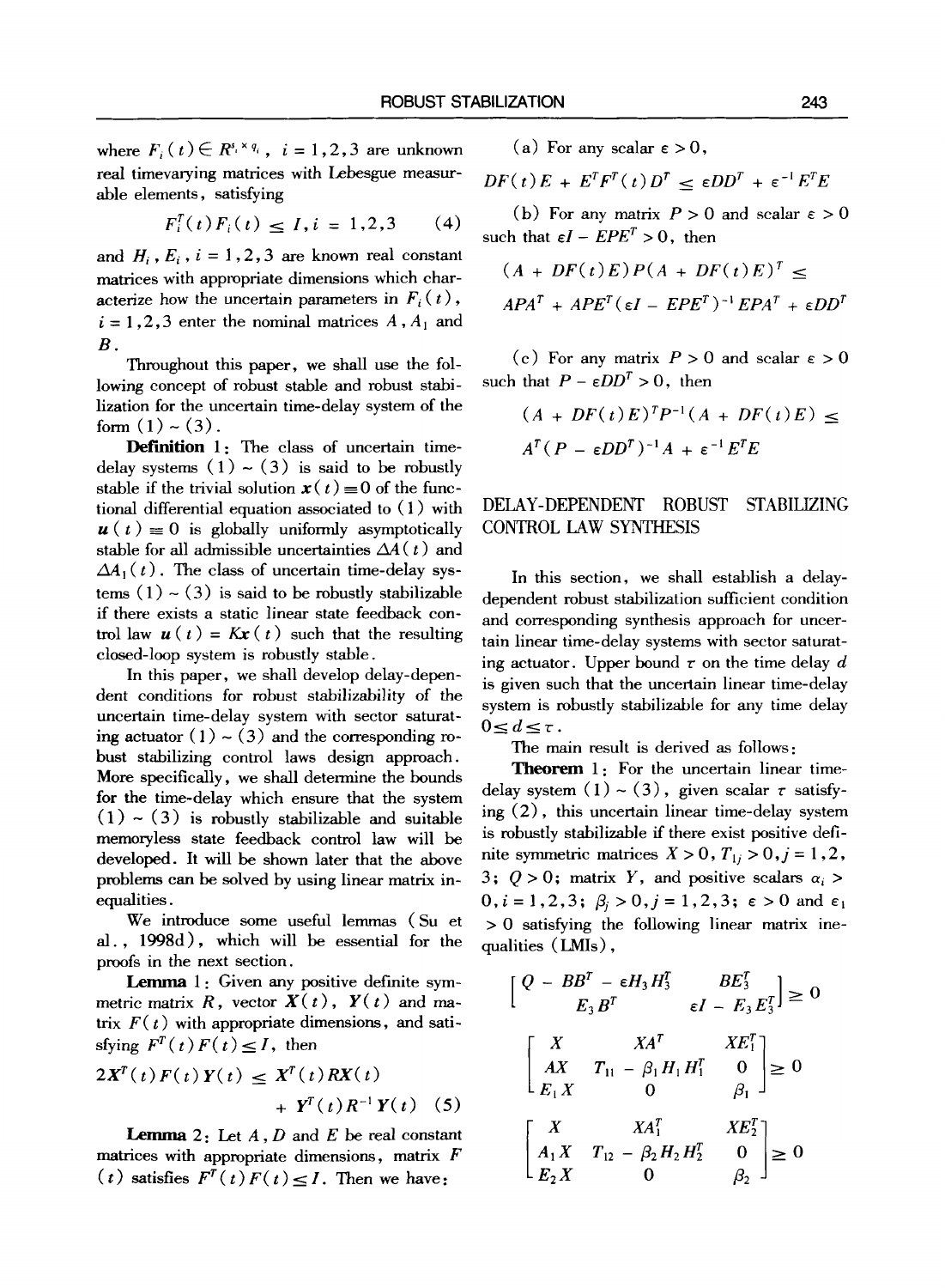$$
\begin{bmatrix} X & Y^T B^T & Y^T E_3^T \ BY & T_{13} - \beta_3 H_3 H_3^T & 0 \ E_3 Y & 0 & \beta_3 \end{bmatrix} \ge 0
$$
  

$$
\begin{bmatrix} S & M_1 & M_2 & M_3 & M_4 \ M_1^T & -N_1 & 0 & 0 & 0 \ M_2^T & 0 & -N_2 & 0 & 0 \ M_3^T & 0 & 0 & -N_3 & 0 \ M_4^T & 0 & 0 & 0 & -N_4 \end{bmatrix} < 0
$$
 (6)

where

$$
S = AX + XA^{T} + A_{1}X + XA_{1}^{T} + \frac{1}{2}(1 + \sigma) \cdot
$$
  
\n
$$
(BY + Y^{T}B^{T}) + \sum_{i=1}^{2} \alpha_{i}H_{i}H_{i}^{T}
$$
\n
$$
+ \frac{1}{2}(1 + \sigma)\alpha_{3}H_{3}H_{3}^{T} + Q + 2\tau X
$$
\n
$$
+ \frac{1}{2}(1 + \sigma)\tau X + \tau (A_{1}TA_{1}^{T} + \epsilon_{1}H_{2}H_{2}^{T})
$$
\n
$$
M_{1} = [XE_{1}^{T} XE_{2}^{T}], \quad N_{1} = \text{diag}(\alpha_{1}I, \alpha_{2}I)
$$
\n
$$
M_{2} = Y^{T}E_{3}^{T}, \quad N_{2} = 2(1 + \sigma)^{-1}\alpha_{3}I
$$
\n
$$
M_{3} = \tau A_{1}TE_{2}^{T}, \quad N_{3} = \tau (\epsilon_{1}I - E_{2}TE_{2}^{T})
$$
\n
$$
M_{4} = \frac{1}{2}(1 - \sigma)(1 + \tau)Y^{T}, \quad N_{4} = (1 + \tau)I
$$
\n
$$
T = Q + \sum_{j=1}^{2} T_{1j} + \frac{1}{2}(1 + \sigma) T_{13}
$$

Moreover, a suitable delay-dependent robustly stabilizing control law is given by

$$
\boldsymbol{u}(t) = Y X^{-1} \boldsymbol{x}(t) \tag{7}
$$

**Proof:** Introduce the control law  $u(t) =$  $Kx(t)$  for the uncertain linear time-delay system  $(1)$  ~ (3), where the control law gain matrix K  $\in R^{m \times n}$  is to be found, the closed-loop system can be written as

$$
\dot{\boldsymbol{x}}(t) = \left[A(t) + \frac{1}{2}(1+\sigma)B(t)K\right]\boldsymbol{x}(t) \n+ A_1(t)\boldsymbol{x}(t-d) + B(t)\boldsymbol{\eta}(t) \tag{8}
$$
\n
$$
\boldsymbol{x}(t) = \boldsymbol{\phi}(t), t \in [-\tau, 0]
$$

where 
$$
\eta(t) = \text{sat}(Kx(t)) - \frac{1}{2}(1+\sigma)Kx(t)
$$

Obviously, vector function  $\eta(t)$  satisfies the following inequality

$$
\boldsymbol{\eta}^T(t)\boldsymbol{\eta}(t) \leq \frac{1}{4}(1-\sigma)^2\boldsymbol{x}^T(t)K^T K\boldsymbol{x}(t)
$$

Since  $x(t)$  is continuously differentiable for  $t\geq 0$ , using the Leibniz-Newton formula (Hale et al., 1971), we can write

$$
\mathbf{x}(t - d) = \mathbf{x}(t) - \int_{-d}^{0} \dot{\mathbf{x}}(t + s) ds
$$
  
=  $\mathbf{x}(t) - \int_{-d}^{0} [A(t + s)\mathbf{x}(t + s) + A_1(t + s)\mathbf{x}(t - d + s) + \frac{1}{2}(1 + \sigma)B(t + s)K\mathbf{x}(t + s) + B(t + s)\eta(t + s)]ds$ 

for  $t \geq d$ . Then the system (8) can be written as

$$
\dot{x}(t) = [A(t) + \frac{1}{2}(1 + \sigma)B(t)K \n+ A_1(t)]x(t) + B(t)\eta(t) \n- \int_{-d}^{0} A_1(t) \{[A(t + s) + \frac{1}{2} \cdot (1 + \sigma)B(t + s)K]x(t + s) \n+ A_1(t + s)x(t - d + s) \n+ B(t + s)\eta(t + s)\}\,ds \nx(t) = \varphi(t), \quad t \in [-2\tau, 0]
$$
\n(9)

where  $\varphi(t)$  is a smooth vector-valued continuous initial function. It is declared in (Hale et al., 1971) that the asymptotic stability of (9) can assure the asymptotic stability of the closedloop system  $(8)$ , since the system  $(8)$  is only a special case of the system dynamics described in (9). Therefore, for the sake of simplicity, we will use the system dynamics in  $(9)$  to obtain a bound  $\tau$  for the time delay  $d$  such that the closed-loop uncertain time-delay system (8) still retains its asymptotic stability for any  $0 \leq d \leq \tau$ .

Let the following function be the Lyapunov functional candidate for the system (9)

$$
V(\mathbf{x}(t),t) = \mathbf{x}^{T}(t)P\mathbf{x}(t)
$$
  
+ 
$$
\int_{-d}^{0} \left[ \int_{t+s}^{t} \mathbf{x}^{T}(\theta) R_{1} \mathbf{x}(\theta) d\theta + \int_{t-d+s}^{t} \mathbf{x}^{T}(\theta) R_{2} \mathbf{x}(\theta) d\theta \right] ds
$$
(10)

where  $P$ ,  $R_1$ ,  $R_2$  are positive definite symmetric matrices. The derivative of  $V(x(t), t)$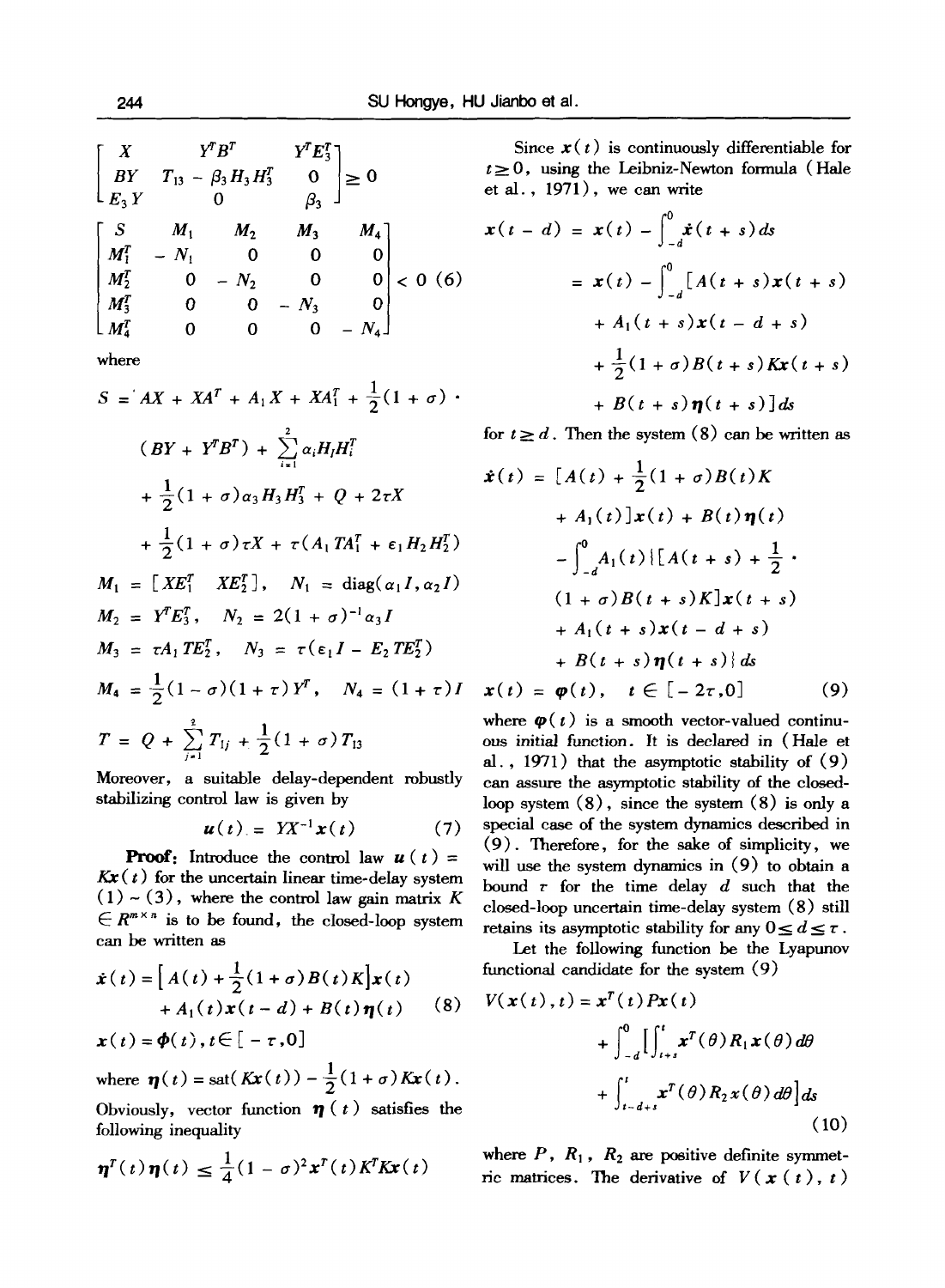along the trajectory of the system (9) with respect to time  $t$  is given by

$$
\dot{V}(\mathbf{x}(t), t) = \mathbf{x}^{T}(t) \{ [A(t) + \frac{1}{2}(1 + \sigma)B(t) \cdot
$$
\n
$$
K + A_{1}(t)]^{T} P + P[A(t) + \frac{1}{2}(1 + \sigma)B(t)K + A_{1}(t)] \} \mathbf{x}(t)
$$
\n
$$
+ f(\mathbf{x}(t), t) + g(\mathbf{x}(t), t) (11)
$$

where

$$
f(\mathbf{x}(t), t) = d\mathbf{x}^{T}(t) R_{1}\mathbf{x}(t) - \int_{-d}^{0} \mathbf{x}^{T}(t+s) \cdot
$$
  
\n
$$
R_{1}\mathbf{x}(t+s) ds + d\mathbf{x}^{T}(t) R_{2}\mathbf{x}(t)
$$
\n
$$
- \int_{-d}^{0} \mathbf{x}^{T}(t-d+s) R_{2}\mathbf{x}(t-d + s) ds
$$
\n
$$
g(\mathbf{x}(t), t) = 2\mathbf{x}^{T}(t) PB(t) \mathbf{\eta}(t) - 2\mathbf{x}^{T}(t) P
$$
\n
$$
\{\int_{-d}^{0} A_{1}(t) [ (A(t+s) + \frac{1}{2}(1 + \sigma)B(t+s)K)\mathbf{x}(t+s) + A_{1}(t+s)\mathbf{x}(t-d+s) + B(t+s) \mathbf{\eta}(t+s)] ds \}
$$

By using Lemma 1 to (11), we have  $\dot{V}(x(t),t) \leq x^{T}(t)W_{1}x(t) + f(x(t),t)$  $+ g(x(t),t)$  (12)

where

$$
W_1 = A^T P + P A + A_1^T P + P A_1
$$
  
+  $\frac{1}{2} (1 + \sigma) K^T B^T P + \frac{1}{2} (1 + \sigma) P B K$   
+  $\sum_{i=1}^{2} \alpha_i^{-1} E_i^T E_i + P (\sum_{i=1}^{2} \alpha_i H_i H_i^T + \frac{1}{2} (1 + \sigma) \cdot \alpha_3 H_3 H_3^T) P + \frac{1}{2} (1 + \sigma) \cdot \alpha_3^{-1} K^T E_3^T E_3 K$ 

*and* 

$$
g(x(t),t) \leq x^{T}(t)PB(t)B^{T}(t)Px(t) + \frac{1}{4}(1-\sigma)^{2}x^{T}(t)K^{T}Kx(t) + \sum_{j=1}^{2} \int_{-d}^{0} x^{T}(t)PA_{1}(t)T_{j}A_{1}^{T}(t).
$$

$$
Px(t)ds + \int_{-d}^{0} x^{T}(t+s)A^{T}(t + s)A^{T}(t + s)T_{1}^{1}A(t+s)x(t+s)ds
$$
  
+ 
$$
\int_{-d}^{0} x^{T}(t-d+s)A_{1}^{T}(t+s) \cdot T_{12}^{-1}A_{1}(t+s)x(t-d+s)ds
$$
  
+ 
$$
\frac{1}{2}(1+\sigma)[\int_{-d}^{0} x^{T}(t)PA_{1}(t) \cdot T_{13}A_{1}^{T}(t)Px(t)ds + \int_{-d}^{0} x^{T}(t + s)K_{13}^{T}B(t+s) \cdot Kx(t+s)ds] + \frac{1}{4}(1-\sigma)^{2} \cdot \int_{-d}^{0} x^{T}(t+s)K_{1}^{T}Kx(t+s)ds
$$
  
+ 
$$
\int_{-d}^{0} x^{T}(t)PA_{1}(t)B(t+s) \cdot B^{T}(t+s)A_{1}^{T}(t)Px(t)ds \quad (13)
$$

Assume that there exist scalar  $\varepsilon > 0$  and positive definite symmetric matrix  $Q > 0$  such that the following inequality is satisfied

$$
BBT + BE3T(\varepsilon I - E3E3T)-1E3BT + \varepsilon H3H3T \leq Q
$$
\n(14)

where

$$
\varepsilon I - E_3 E_3^T > 0 \qquad (15)
$$

Then using Lemma  $2(b)$ , we have

$$
B(t)B^{T}(t) \leq Q \qquad (16)
$$

$$
B(t+s)BT(t+s) \le Q \qquad (17)
$$

Let  $T = Q + \sum_{j=1}^{2} T_{1j} + \frac{1}{2} (1 + \sigma) T_{13}$  and assume that there also exists scalar  $\varepsilon_1 > 0$  such that the following inequality is satisfied

$$
\varepsilon_1 I - E_2 TE_2^T > 0 \tag{18}
$$

Then using Lemma  $2(b)$ , we have

$$
A_1(t) T A_1^T(t) \leq A_1 T A_1^T + A_1 T E_2^T(\epsilon_1 I - E_2 T E_2^T)^{-1} E_2 T A_1^T + \epsilon_1 H_2 H_2^T
$$
(19)

Assume that there exist scalars  $\beta_j > 0, j = 1$ , 2,3 satisfying the following inequalities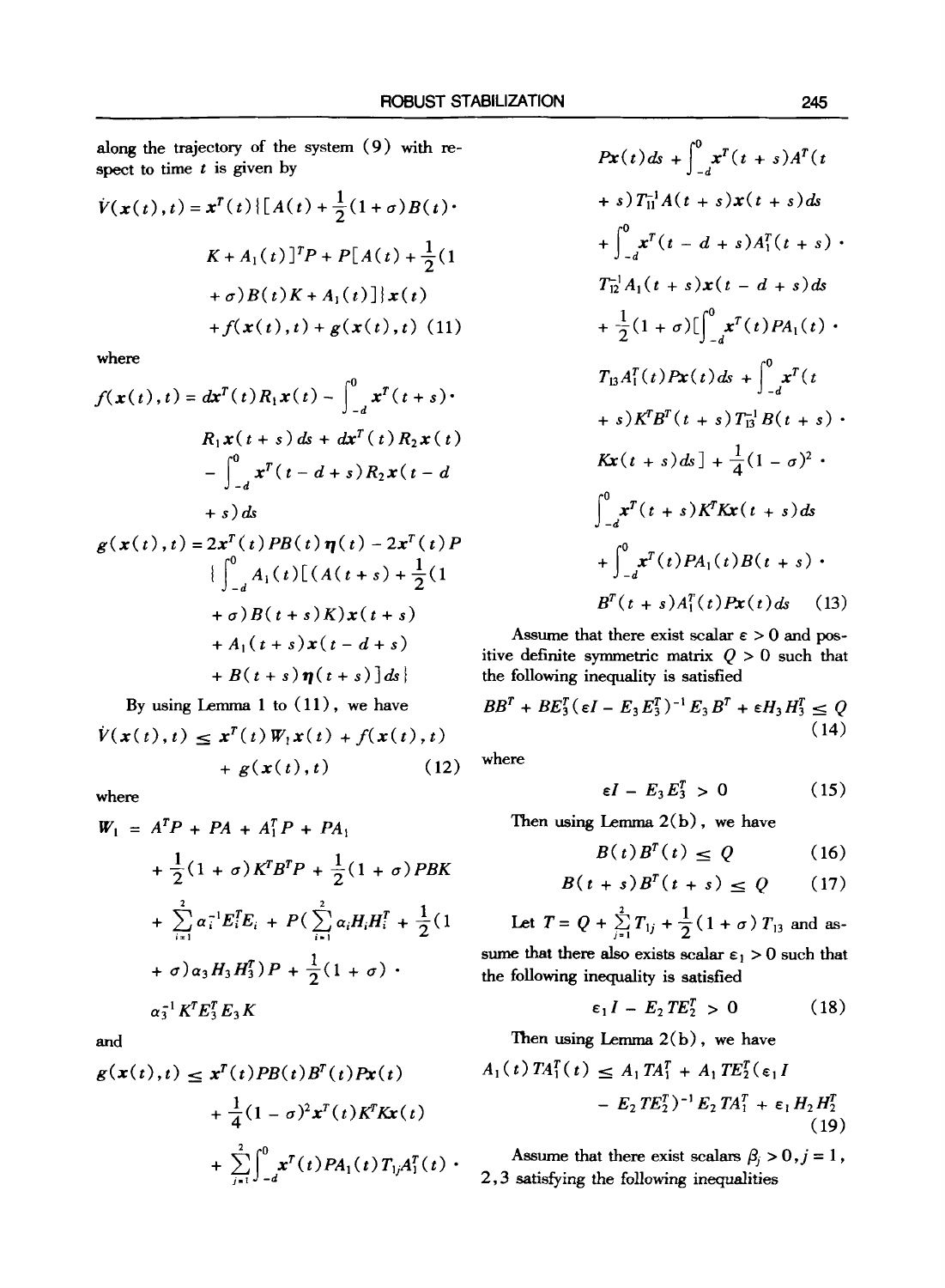$$
A^T (T_{11} - \beta_1 H_1 H_1^T)^{-1} A + \beta_1^{-1} E_1^T E_1 \le P
$$
  
(20)  

$$
A_1^T (T_{12} - \beta_2 H_2 H_2^T)^{-1} A_1 + \beta_2^{-1} E_2^T E_2 \le P
$$
  
(21)

$$
K^{T}B^{T}(T_{13} - \beta_{3}H_{3}H_{3}^{T})^{-1}BK + \beta_{3}^{-1}K^{T}E_{3}^{T}E_{3}K
$$
  
\n
$$
\leq P
$$
\n(22)

where

$$
T_{1j} - \beta_j H_j H_j^T > 0, j = 1, 2, 3 \tag{23}
$$

Then using Lemma  $2(c)$ , we have

$$
A^{T}(t+s) T_{11}^{-1} A(t+s) \le P, \forall t \ge 0
$$
  
\n
$$
A_{1}^{T}(t+s) T_{12}^{-1} A_{1}(t+s) \le P, \forall t \ge 0
$$
  
\n
$$
K^{T} B^{T}(t+s) T_{13}^{-1} B(t+s) K \le P, \forall t \ge 0
$$
  
\nThen applying (16) (17) (19) and (24)

Then applying (16), (17), (19) and (24) to (12) and letting

$$
R_1 = P + \frac{1}{2}(1 + \sigma)P + \frac{1}{4}(1 - \sigma)^2 K^T K,
$$
  

$$
R_2 = P
$$
 (25)

we obtain

$$
\dot{V}(\mathbf{x}(t),t) \leq \mathbf{x}^{T}(t) [\mathbf{W}_{1} + P\mathbf{W}_{2}P
$$

$$
+ \mathbf{W}_{3}]\mathbf{x}(t)
$$

$$
= \mathbf{x}^{T}(t) \mathbf{W}_{4}\mathbf{x}(t) \qquad (26)
$$

where

$$
W_2 = Q + \tau [A_1 T A_1^T + A_1 T E_2^T (\epsilon_1 I - E_2 T E_2^T)^{-1} E_2 T A_1^T + \epsilon_1 H_2 H_2^T]
$$
 (27)

$$
W_3 = 2\tau P + \frac{1}{2}(1+\sigma)\tau P
$$
  
+  $\frac{1}{4}(1-\sigma)^2(1+\tau)K^TK$  (28)

$$
W_4 = A^T P + PA + A_1^T P + PA_1
$$
  
+  $\frac{1}{2}(1 + \sigma) K^T B^T P + \frac{1}{2}(1 + \sigma) PBK$   
+  $\sum_{i=1}^{2} \alpha_i^{-1} E_i^T E_i + P(\sum_{i=1}^{2} \alpha_i H_i H_i^T + \frac{1}{2}(1 + \sigma) \alpha_3 H_3 H_3^T) P + \frac{1}{2}(1 + \sigma) \cdot \alpha_3^{-1} K^T E_3^T E_3 K + P \{Q + \tau [A_1 T A_1^T + A_1 T E_2^T (\epsilon_1 I - E_2 T E_2^T)^{-1} E_2 T A_1^T] \cdot H_3 F_4^T$ 

$$
+ \varepsilon_1 H_2 H_2^T ] \big\} P + 2\tau P + \frac{1}{2} (1 + \sigma) \tau P
$$

$$
+\frac{1}{4}(1-\sigma)^2(1+\tau)K^TK\qquad (29)
$$

Then if for some scalar  $\tau > 0$ , there exist positive definite symmetric matrices  $P$ ,  $T_{1i}$ ,  $j =$ 1,2,3, Q; matrix K and positive scalars  $\alpha_i > 0$ ,  $i=1,2,3; ~\beta_i>0, j=1,2,3; ~\epsilon>0$  and  $\epsilon_1>0$ satisfying the inequalities  $(14)$ ,  $(15)$ ,  $(18)$ ,  $(20)$  ~ (23) and  $W_4$  < 0, then for any  $0 \le d \le$  $\tau$ , we have

$$
\dot{V}(x(t),t) \leq -\alpha \|x(t)\|^2
$$

where  $\alpha = - \lambda_{\max} (W_4) > 0$  and  $\lambda_{\max} (W_4)$  denotes the maximum eigenvalue of matrix  $W_4$ . Therefore, it follows from Lyapunov theorem and Definition 1 that the system (9) is asymptotically stable for any  $0 \le d \le \tau$  and for any admissible uncertainties  $F_i(t)$  satisfying (4). This implies that the closed-loop system (8) is robustly stable and the original uncertain time-delay system (1)  $\sim$  (3) is robustly stabilizable for any  $0 \le d \le \tau$ and for any admissible uncertainties  $F_i(t)$  satisfying  $(4)$ .

Introduce the new variable  $X$ , let

$$
X = P^{-1} \tag{30}
$$

and let  $W_5 = XW_4 X$ , then equation (29) can be rewritten as

$$
W_5 = XA^T + AX + XA_1^T + A_1X + \frac{1}{2}.
$$
  
\n
$$
(1 + \sigma) XK^T B^T + \frac{1}{2} (1 + \sigma) BKX
$$
  
\n
$$
+ \sum_{i=1}^{2} \alpha_i^{-1} X E_i^T E_i X + \sum_{i=1}^{2} \alpha_i H_i H_i^T
$$
  
\n
$$
+ \frac{1}{2} (1 + \sigma) \alpha_3 H_3 H_3^T + \frac{1}{2} (1 + \sigma) .
$$
  
\n
$$
\alpha_3^{-1} X K^T E_3^T E_3 KX + Q + \tau [A_1 T A_1^T
$$
  
\n
$$
+ A_1 T E_2^T (\epsilon_1 I - E_2 T E_2^T)^{-1} E_2 T A_1^T
$$
  
\n
$$
+ \epsilon_1 H_2 H_2^T] + 2\tau X + \frac{1}{2} (1 + \sigma) \tau X
$$
  
\n
$$
+ \frac{1}{4} (1 - \sigma)^2 (1 + \tau) X K^T KX
$$
 (31)

Let  $Y = KX$  and using schur complements, we obtain that inequalities  $(14)$ ,  $(15)$ ,  $(18)$ ,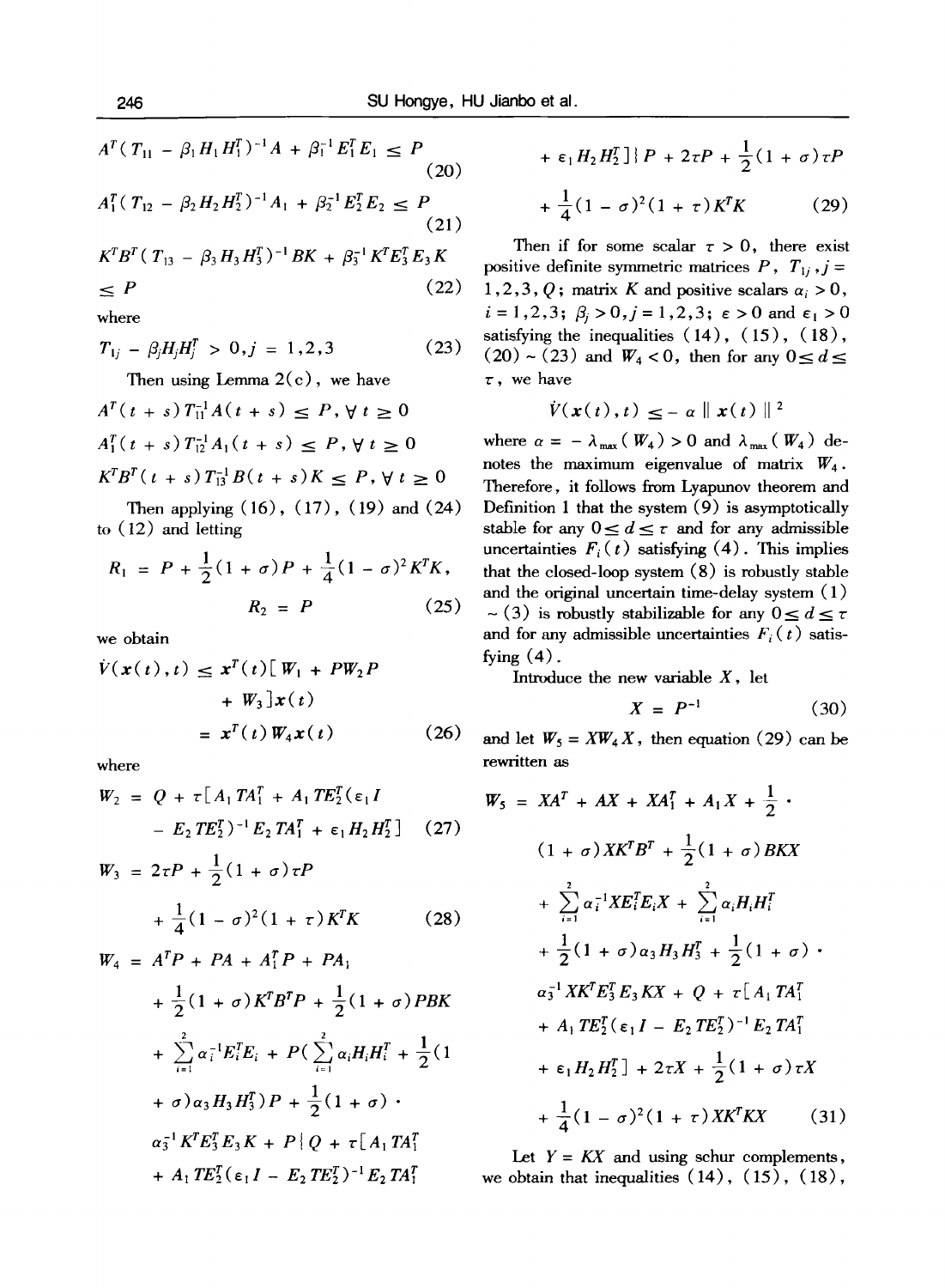$(20) \sim (23)$  and  $W_5 < 0$  are equivalent to those LMIs in  $(6)$ .

**Remark 1:** Theorem 1 provides a delay-dependent condition for the robust stabilizability of the uncertain linear time-delay system  $(1) \sim (3)$ with sector nonlinear saturating actuator and the corresponding delay-dependent linear memoryless state feedback control law synthesis approach based on LMI technique. Since the robustly stabilizing control law design approach is dependent on the size of the time-delays, in general, it is expected to be less conservative than the delay-independent robust stabilizing control law design methods. In contrast with the results of Niculescu et al. (1996), who developed delay-dependent robust stabilization method for uncertain time-delay systems with constrained input in terms of the solution of Riccati equations, the obtained results in Theorem 1 is given in terms of the solutions of linear matrix inequalities, does not need any tuning of parameters, and can be calculated very effectively by using interior point algorithms. On the other hand, since the saturating actuator considered in Niculescu et al. (1996) is inside the bound of  $\pm 1$  while in this paper it is inside the sector  $[\sigma, 1]$ , the obtained results in Theorem 1 must be less conservative than the results in Niculescu et al.  $(1996)$ .

**Remark** 2: Based on the Theorem 1, the  $\int (A + A_1)X + X(A + A_1)^T + \frac{1}{2}(1 + \sigma)(BY + Y^T B^T) + Q$ 

 $\frac{1}{2}(1-\sigma)(1+\tau)Y$ where  $T = Q + \sum_{j=1}^{n} T_{1j} + \frac{1}{2}(1 + \sigma) T_{13}$ . More-

over, a suitable delay-dependent robustly stabilizing control law is given by  $u(t) = Y X^{-1} x$  $(t)$ .

### NUMERICAL EXAMPLE

Consider an uncertain time-delay system (1)  $\sim$  (3), whose saturating actuator is inside the sector  $\begin{bmatrix} 1/3, 1 \end{bmatrix}$  and whose dynamics are described as follows,

$$
A = \begin{bmatrix} -2 & 0 \\ 1 & -3 \end{bmatrix}, A_1 = \begin{bmatrix} -1 & 0 \\ -0.8 & -1 \end{bmatrix},
$$
  

$$
B = \begin{bmatrix} 1 & 2 \\ -1 & 4 \end{bmatrix}
$$

upper bound  $\tau$  for time delay d which ensures that the uncertain linear time-delay system (1)  $\sim$  (3) is robustly stabilizable for any  $0 < d < \tau$ can be determined by solving the following quasiconvex optimization problems :

**maximize**  $\tau$  Subject to LMIs (6) and X *>0, TIj>O,j=I,2,3;* Q>0;matrix Y, and positive scalars,  $\alpha_i > 0$ ,  $i = 1, 2, 3$ ;  $\beta_i > 0$ ,  $j =$  $1,2,3$ ;  $\varepsilon > 0$  and  $\varepsilon_1 > 0$ .

In the case when the time-delay system (1)  $\sim$  (3) does not involve uncertainties, i.e.  $H_i$  $= 0$  and  $E_i = 0, i = 1, 2, 3$ , we have the following result.

Corollary 1: For the uncertain time-delay system  $(1) \sim (3)$  with  $H_i = 0$  and  $E_i = 0$ ,  $i=$ 1,2,3, given scalar  $\tau$  satisfying (2), this linear time-delay system is robustly stabilizable if there exist positive definite symmetric matrices  $X > 0$ ,  $Q > 0$ ,  $T_{1i} > 0$ ,  $j = 1, 2, 3$  and matrix Y satisfying the following linear matrix inequalities  $(LMIs)$ ,

$$
Q - BB^{T} \ge 0
$$
  
\n
$$
\begin{bmatrix} X & XA^{T} \\ AX & T_{11} \end{bmatrix} \ge 0, \begin{bmatrix} X & XA_{1}^{T} \\ A_{1}X & T_{12} \end{bmatrix} \ge 0,
$$
  
\n
$$
\begin{bmatrix} X & Y^{T}B^{T} \\ BY & T_{13} \end{bmatrix} \ge 0
$$

**~**   $- (1 + \tau)I \quad \Box$  $H_i = \begin{bmatrix} 0.2 & 0 \\ 0 & 0.2 \end{bmatrix}, E_i = \begin{bmatrix} 1 & 0 \\ 0 & 1 \end{bmatrix}, i=1,2$ 

$$
F_i(t) = \begin{bmatrix} \sin(t) & 0 \\ 0 & \cos(t) \end{bmatrix}, i = 1, 2, 3
$$

and  $F_i^T(t)F_i(t) \leq I$ ,  $i = 1,2,3$ .

Applying Theorem 1 to this uncertain timedelay system, it is found, using the software package LMI Lab, that this system is robustly stabilizable for any time-delay  $d \leq 0.2961$ . If there are no uncertainties in this system, i.e.  $H_i = 0$  and  $E_i = 0$ ,  $i = 1, 2, 3$ , the system is robustly stabilizable for any time-delay  $d \le 0.6317$ by using the software package LMI Lab based on Corollary 1.

In the sequel, the results in Niculescu et al. (1996) will be applied to this uncertain time-delay system. We note that these results are based